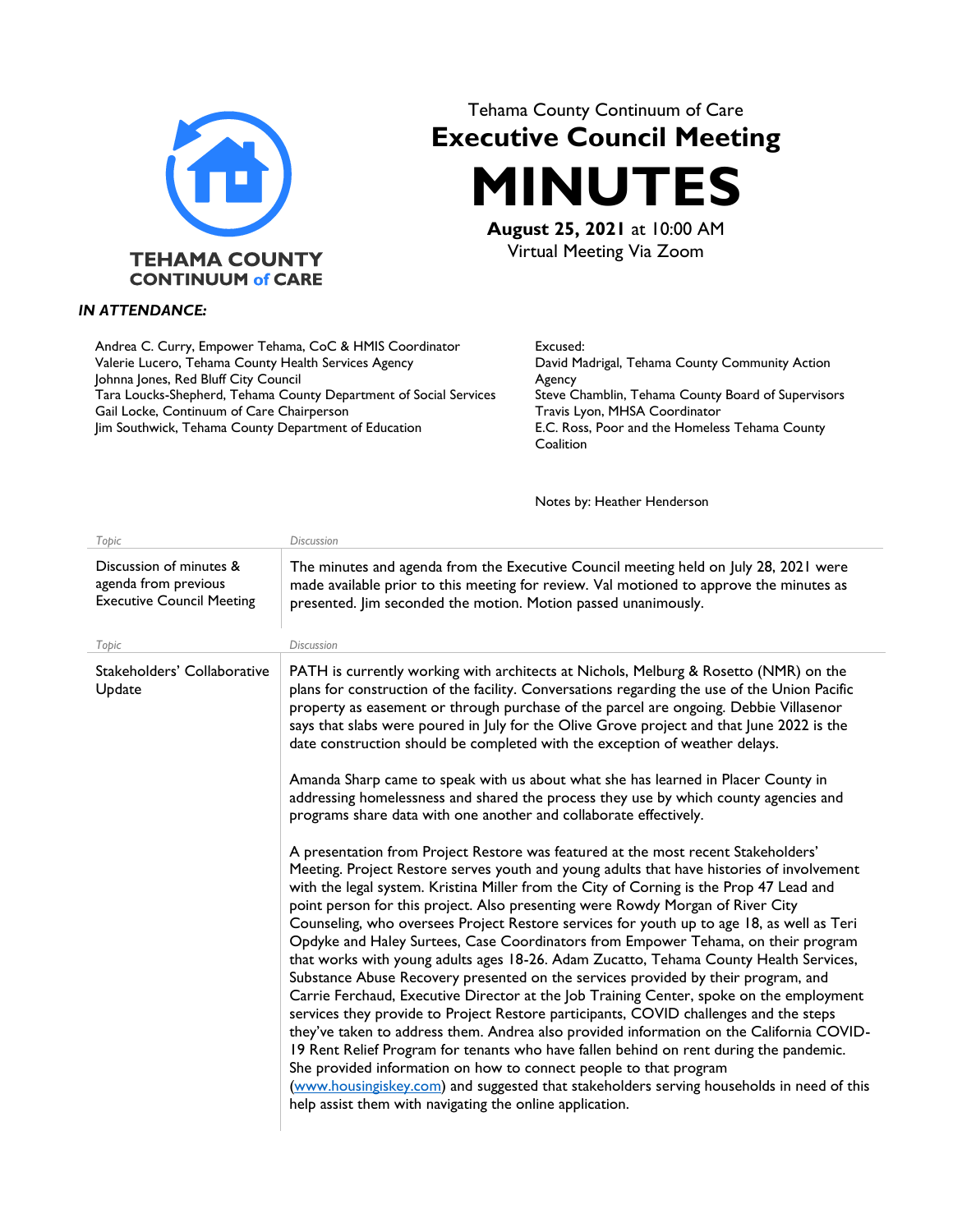| Topic                                | Val provided the Executive Council with an update on the progress of the collaboration<br>with the businesses that border PATH Plaza. She, Clay Parker, Kyle Sanders and Jennifer<br>Ragsdale were recently on a call with Michelle Gregg and Ross Tolbert from Ethan Conrad<br>Properties, who manage the properties currently occupied by Ross, Marshalls and Planet<br>Fitness. It was discussed that flyers distributed have not been reaching the property<br>management companies representatives. The property management company asked<br>questions and shared useful information of their other properties that have a shelter nearby<br>and wants the program to succeed so that the businesses can also be successful. Security to<br>deal with issues was the main concern of Ethan Conrad Properties. They were assured that<br>they could contact the hotline number or go directly to the police department or notify<br>both with any security concern. Heather has since reached out to Michelle Gregg to invite<br>her to attend the Navigation Center Executive Committee meetings as well as<br>Stakeholders' meetings.<br>Discussion |
|--------------------------------------|-----------------------------------------------------------------------------------------------------------------------------------------------------------------------------------------------------------------------------------------------------------------------------------------------------------------------------------------------------------------------------------------------------------------------------------------------------------------------------------------------------------------------------------------------------------------------------------------------------------------------------------------------------------------------------------------------------------------------------------------------------------------------------------------------------------------------------------------------------------------------------------------------------------------------------------------------------------------------------------------------------------------------------------------------------------------------------------------------------------------------------------------------------------|
| Capacity Building<br>Andrea C. Curry | 2020 Emergency Solutions Grant (ESG) Balance of State Program - 2021 ESG Notice of<br>Funding Availability (NOFA) was released on August 17, 2021, with a submission deadline<br>of October 19, 2021. The CoC is eligible to recommend up to two applications for a total<br>of no more than \$139,800 in non-competitive Rapid Rehousing funding and up to two<br>applications to be considered in the regional competition for between \$75,000 and<br>\$200,000 each for Emergency Shelter, Rapid Rehousing or Street Outreach activities. Rapid<br>Rehousing applications submitted under either the non-competitive or competitive<br>components can budget up to 10% of their total award for Street Outreach and/or<br>Homelessness Prevention activities. Andrea suggested that the CoC utilize the same local<br>process used in 2020 to select projects for recommendation to HCD for the ESG Balance<br>of State program, updated to reflect the non-competitive RRH amount for 2021 and new<br>deadlines. Johnna motioned to update as necessary and go live. Gail seconded the motion.<br>Motion passed unanimously.                         |
|                                      | HUD Continuum of Care Program Application - The 2021 Continuum of Care<br>Notice of Funding Opportunity (NOFAO) was released on August 18, 2021. The final<br>deadline for submission of the consolidated application is November 16, 2021, however,<br>the NOFO states that CoCs must require that all Project Applications be submitted to the<br>CoC no later than 30 days before that final deadline. Andrea suggested that the CoC utilize<br>the same local process used in 2019, updated to reflect the 2021 deadlines and with<br>revisions necessary to comply with this year's NOFO. Gail motioned to authorize updating<br>2019's local selection process to be used for 2021. Jim seconded the motion. Motion passes<br>unanimously.                                                                                                                                                                                                                                                                                                                                                                                                          |
|                                      | In addition to the local process for selecting project applications to include with the<br>consolidated application, the CoC is required to complete and submit the main CoC<br>application as in previous years. The application will be available in the eSnaps system soon.<br>Heather and Andrea will review the 2021 application and determine which responses<br>submitted in 2019 need updated for this year's submission and identify new questions for<br>which responses must be developed. They will reach out to CoC members and other<br>community partners as needed to develop the responses needed for the 2021 application.                                                                                                                                                                                                                                                                                                                                                                                                                                                                                                              |
|                                      | Homeless Housing, Assistance and Prevention (HHAP) - HHAP-3 and HHAP-4<br>announced as part of \$12B funding to address homelessness as part of new California<br>budget. Estimated that Tehama CoC will be eligible for about \$425,000 in each round,<br>County of Tehama estimated to be eligible for about \$400,000 in each round. Andrea went<br>over HHAP 3 & 4 and found that it can be used for Navigation Center operations. Each<br>California county will also be eligible for funds. BCSH is encouraging "overlapping<br>jurisdictions" to apply jointly and incentives have been built in to the program rewarding<br>jurisdictions who commit to this level of collaboration. These funds will also cover the<br>costs of Housing Tools Gaps Analysis/Racial Equity Assessment.                                                                                                                                                                                                                                                                                                                                                            |